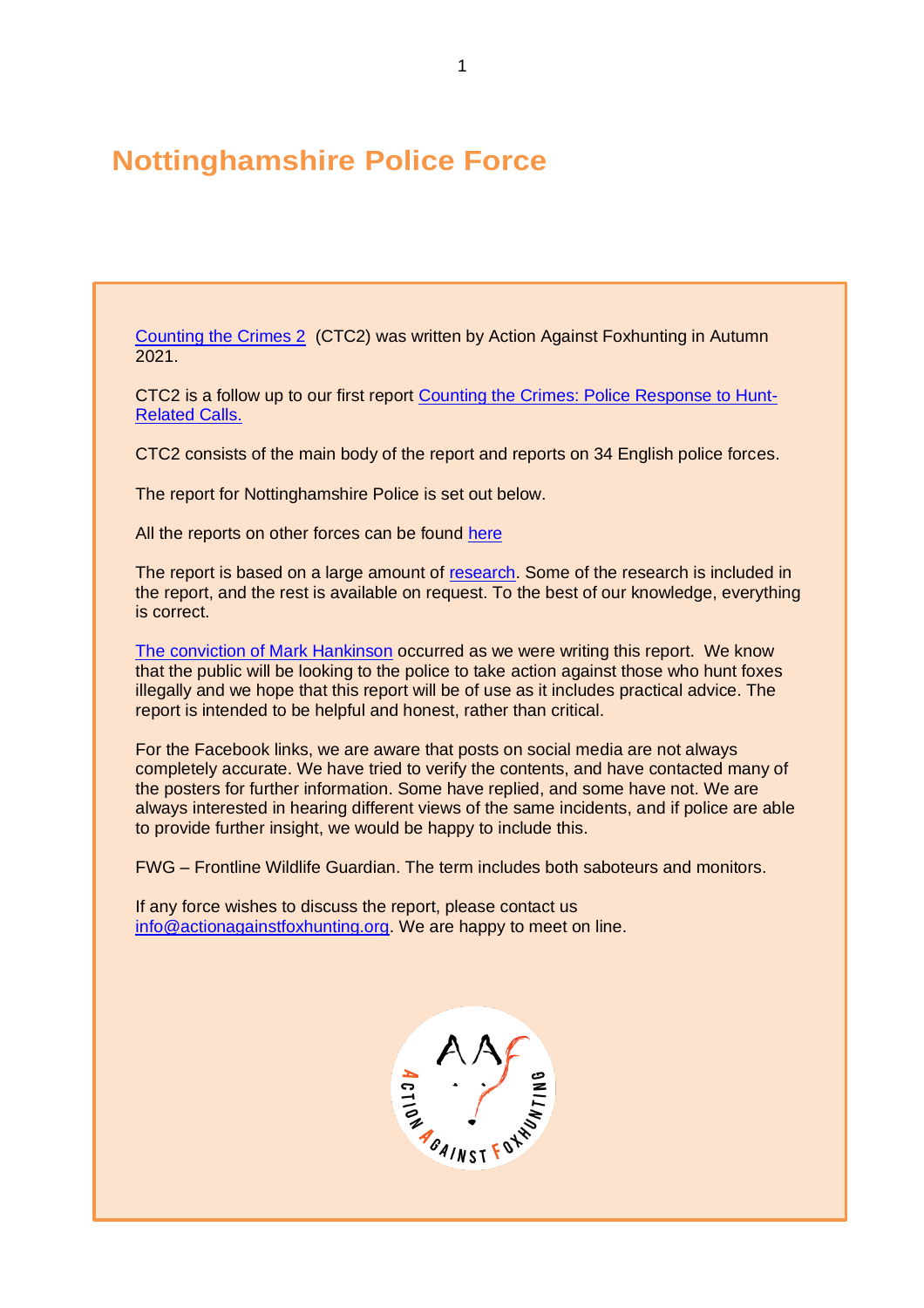# **How did the force respond to CTC?**

- One email
- Exchange of emails
- Meeting
- ✓ No response at all

### **Has this force taken any actual steps to improve their relationship with FWGs?**

- Yes
- ✓ No
- Other

## **Does this force have an aide memoire or any guide to policing illegal hunting?**

– Yes ✓ No

# **Why have you given this response?**

They say they use the NPCC guidance.

# **How well trained are the police in this force?**

|                  |  | $1\ 2\ 3\ 4\ 5$ |
|------------------|--|-----------------|
| $\sqrt{ }$ - - - |  |                 |

# **Why have you given this response?**

6 out of a force of 4719 officers are WCOs. No one else is trained.

# **How do you rate this force's behaviour in the field with regard to illegal foxhunting and incidents involvingFWGs?**

- Always appear biased
- ✓ Usually appear biased
- Sometimes appear biased
- Rarely appear biased
- Never appear biased

#### **Why have you given this response?**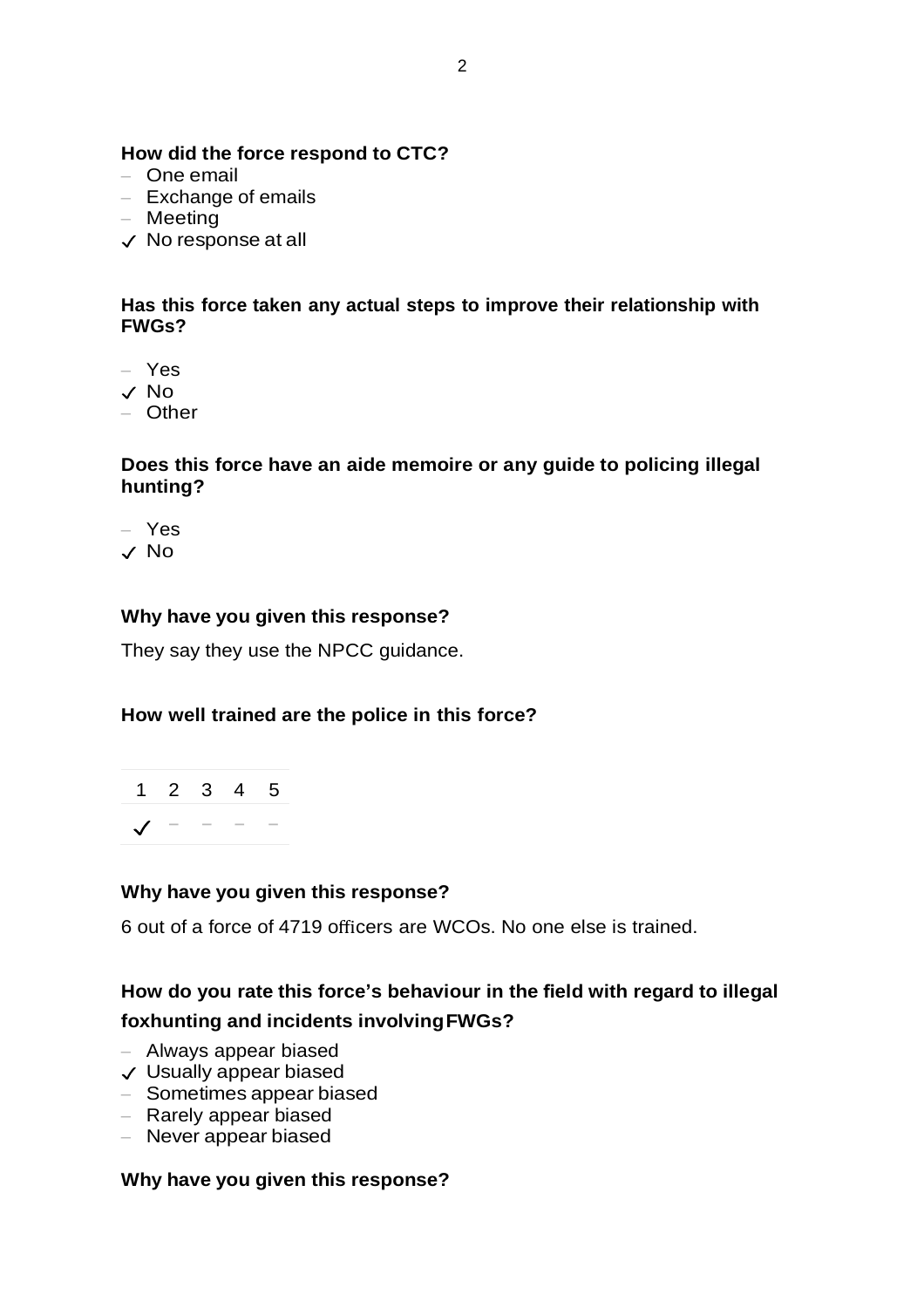FWGs have a very poor relationship with Nottinghamshire Police. They do not report incidents as they think the police will either not respond, or they will show bias towards the hunt.

**Looking at the response to our FOI asking about police systems and organisation with regard to foxhunting, how do you rate their ability to take action on illegal foxhunting?**



# **Why have you given this rating?**

No aide memoire, no specific team, very few WCOs.

**Do you think the force focuses too heavily on public order as opposed to dealing with illegal foxhunting?**

- Yes
- No
- ✓ Don't know.

# **Why have you given this response?**

Nothing much happens between police and FWGs in Nottinghamshire.

# **Overall, how do you rate this force?**

**Take into account willingness to engage with AAF, willingness to engage with FWGs, actions in the field etc.**



# **Any other comments?**

With their lack of engagement with AAF, and their limited investment in training, the force appears to have very little interest in foxhunting. There is no mention of foxhunting on their website.

# **In the opinion of AAF, how can this police force improve?**

Foxhunting is illegal. The Grove and Rutherford Hunt is active in Nottinghamshire.